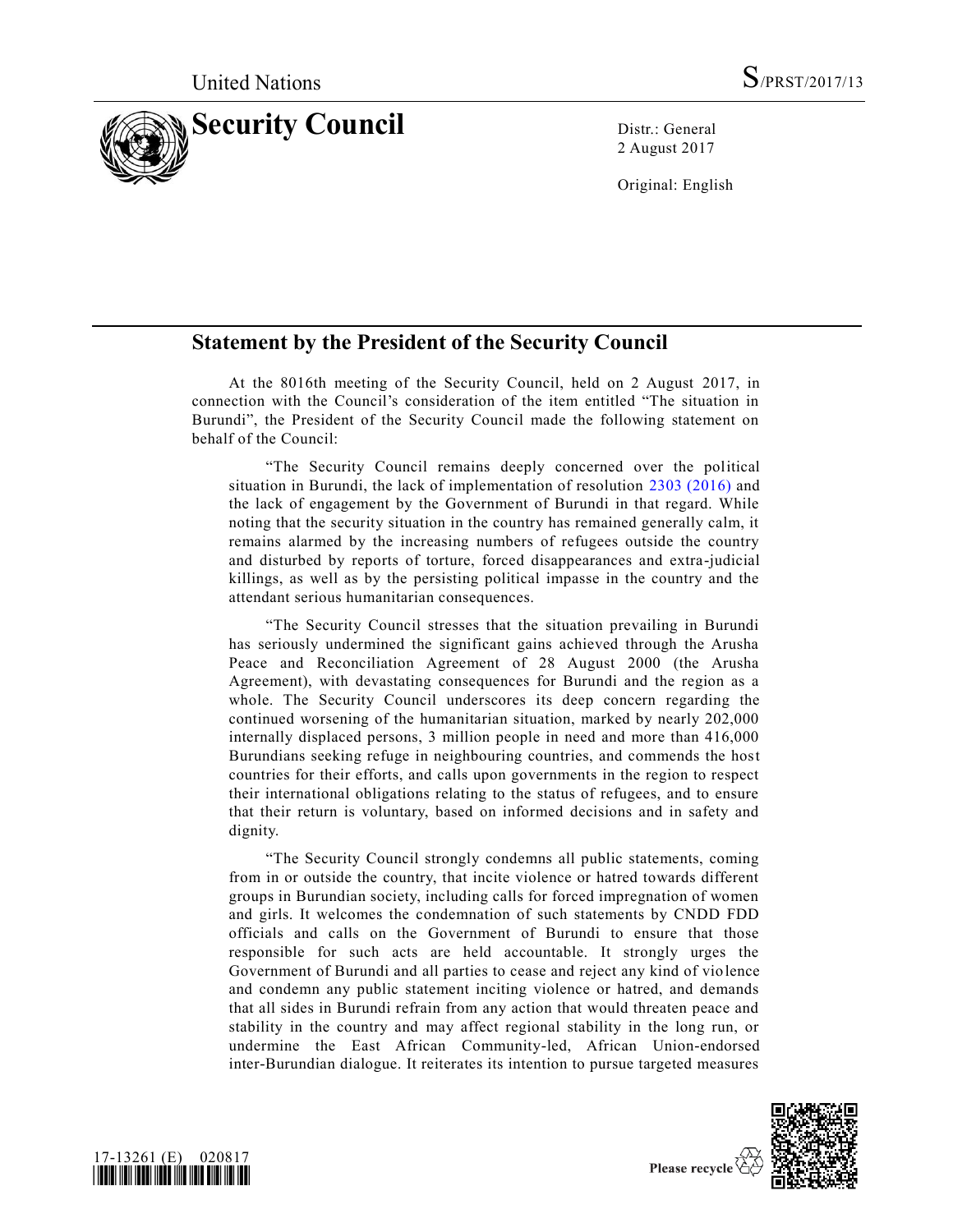against all actors, inside and outside Burundi, who threaten the peace and security of Burundi.

"The Security Council commends regional efforts to help Burundians find political solutions and reiterates its support to the facilitation led by former President Benjamin Mkapa under the mediation of President Yoweri Museveni, in his capacity as Chair of the East African Community (EAC). The Security Council welcomes the decision of the African Union (AU) at its 29th summit, which reaffirms the AU's commitment to the peaceful resolution of the crisis in Burundi through the rapid launching of an inclusive inter-Burundian dialogue, under the aegis of the EAC, with the support of the AU, and which requests all the Burundian stakeholders to participate actively and unconditionally in this process. It further stresses that this dialogue is the only viable process for a sustainable political settlement in Burundi. The Security Council remains deeply concerned over the lack of progress in this dialogue. The Security Council welcomes the report by facilitator Mkapa to the 20 May EAC summit and calls for the immediate implementation of the roadmap on the way forward. The Security Council stresses the urgent need for active engagement of the EAC member States for the regional mediation, facilitated by Benjamin Mkapa, to be continued and to succeed. The Security Council urges all Burundian stakeholders to take further measures to overcome the current political impasse.

"The Security Council underlines the utmost importance of respecting the letter and the spirit of the Arusha Agreement, which has helped to sustain a decade of peace in Burundi.

"The Security Council urges the Government of Burundi to reengage with international partners, especially the United Nations, in a constructive manner based on mutual trust. In that regard, the Security Council welcomes the visit of the Secretary-General's Special Envoy to Burundi and the full cooperation of the government of Burundi during his visit. It reiterates its full support to the Secretary-General and his Special Envoy in their efforts to engage the Government of Burundi on the modalities of the implementation of resolution [2303 \(2016\),](https://undocs.org/S/RES/2303(2016)) in accordance with established United Nations practice, and to help overcome the current political impasse and foster an inclusive reconciliation process.

"The Security Council calls on the Secretary General and the Government of Burundi to finalize and implement the status of the Mission Agreement for the Office of the Special Envoy. The Security Council reiterates its request to the Secretary-General to enhance the United Nations engagement in Burundi, with a view to strengthening and supporting the team of the Special Envoy, in order to work with the Government of Burundi and other concerned stakeholders to support the EAC-led inter-Burundian dialogue and in the areas of security and rule of law, to engage with all stakeholders to the crisis, and work with all Burundian parties to develop confidence -building measures, to improve the human rights and security situation, and foster an environment conducive to political dialogue.

"The Security Council calls upon the Special Envoy to work with the government and civil society to support women's full and equal participation in the inclusive EAC-led dialogue, and further calls for the full and equal participation of women in decision-making at the national and local level, as well as for the engagement of women organizations in any humanitarian action or initiatives aimed at violence reduction and early warning, taking into account the vulnerability of forcibly displaced women.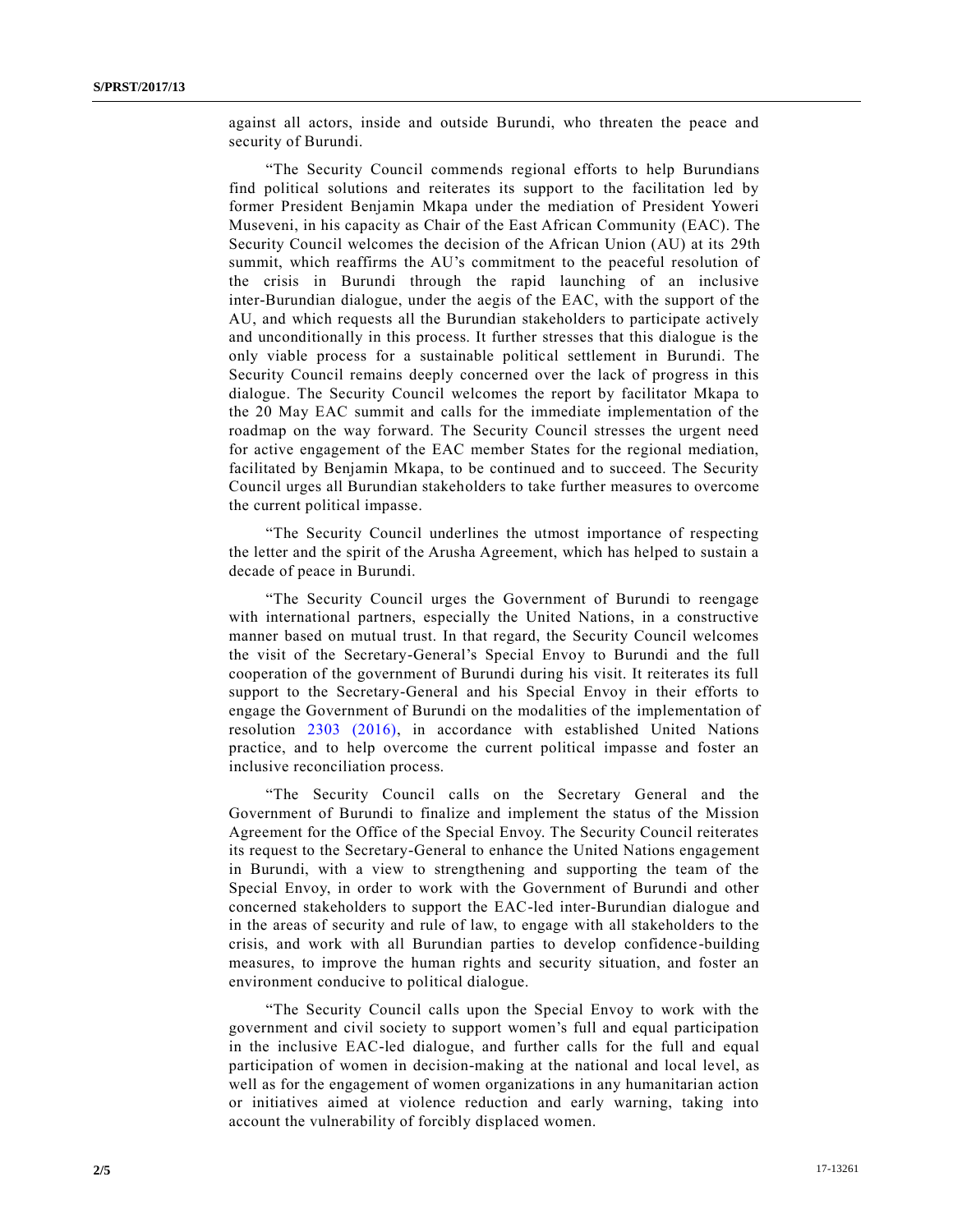"The Security Council strongly condemns all violations and abuses of human rights in Burundi, whoever perpetrates them, including those involving extra-judicial killings, sexual violence, arbitrary arrests and detentions; including those concerning children, forced disappearances, acts of torture and other cruel, inhuman and/or degrading treatment, harassment and intimidation of civil society, including women's organizations, and journalists, restriction of fundamental freedoms, as well as indiscriminate use of grenade attacks, including against civilians.

"The Security Council reiterates its regret at the decision by the Government of Burundi to suspend all cooperation and collaboration with the Office of the United Nations High Commission for Human Rights (OHCHR), which has been present in the country since 1995 to strengthen Burundi's rule of law institutions, and calls for a swift solution through dialogue between OHCHR and the Government in order to enable OHCHR to fully resume its activities, including its monitoring and reporting functions, and fulfil its mandate. It notes that OHCHR responded to the Government of Burundi on 8 March 2017 regarding revisions to the draft memorandum of understanding between the Republic of Burundi and the United Nations concerning the updated terms for the Office of the High Commission for Human Rights in Burundi sent by OHCHR in November 2016 and urges the Government of Burundi and OHCHR to swiftly finalize the agreement without further delay.

"The Security Council reiterates its concern over the significant delays in the deployment of the AU human rights observers and military experts, noting that only 40 human rights observers and 8 military observers have been deployed to Burundi so far. It supports the AU call for the rapid signing of the Memorandum of Understanding relating to the activities of the human rights observers and the military experts of the AU, which will allow the AU human rights observers and military experts to fully operate in the country in fulfilment of their mandated responsibilities.

"The Security Council reaffirms the primary responsibility of the Government of Burundi for ensuring security in its territory and protecting its population, with respect for the rule of law, human rights and international humanitarian law, as applicable. It urges the Government of Burundi to respect, protect and guarantee human rights and fundamental freedoms for all, in line with the country's constitution and its international obligations, to adhere to the rule of law, to bring to justice and hold accountable all those responsible, including members of the security forces and violent actors affiliated to political parties, for crimes involving violations of international humanitarian law or violations and abuses of human rights, as applicable, including those involving sexual violence and all violations and abuses against children. The Security Council further calls on the Government of Burundi to cooperate with the Commission of Inquiry on Burundi mandated under Human Rights Council resolution [A/HCR/33/24.](https://undocs.org/A/HCR/33/24) [Th](https://undocs.org/A/HCR/33/24..)e Security Council acknowledges the pardon of more than 1,000 prisoners in 2017, with political detainees among them, and calls for further confidence-building measures.

"The Security Council reaffirms the importance of maintaining up-todate United Nations and AU contingency planning, consistent with resolution [2248 \(2015\),](https://undocs.org/S/RES/2248(2015)) [2279 \(2016\)](https://undocs.org/S/RES/2279(2016)) and [2303 \(2016\),](https://undocs.org/S/RES/2303(2016)) to enable the international community to respond to any further deterioration of the situation.

"The Security Council remains concerned about the humanitarian and human rights situation in the country and calls on the Secretary-General to continue to sustain United Nations humanitarian assistance in support of the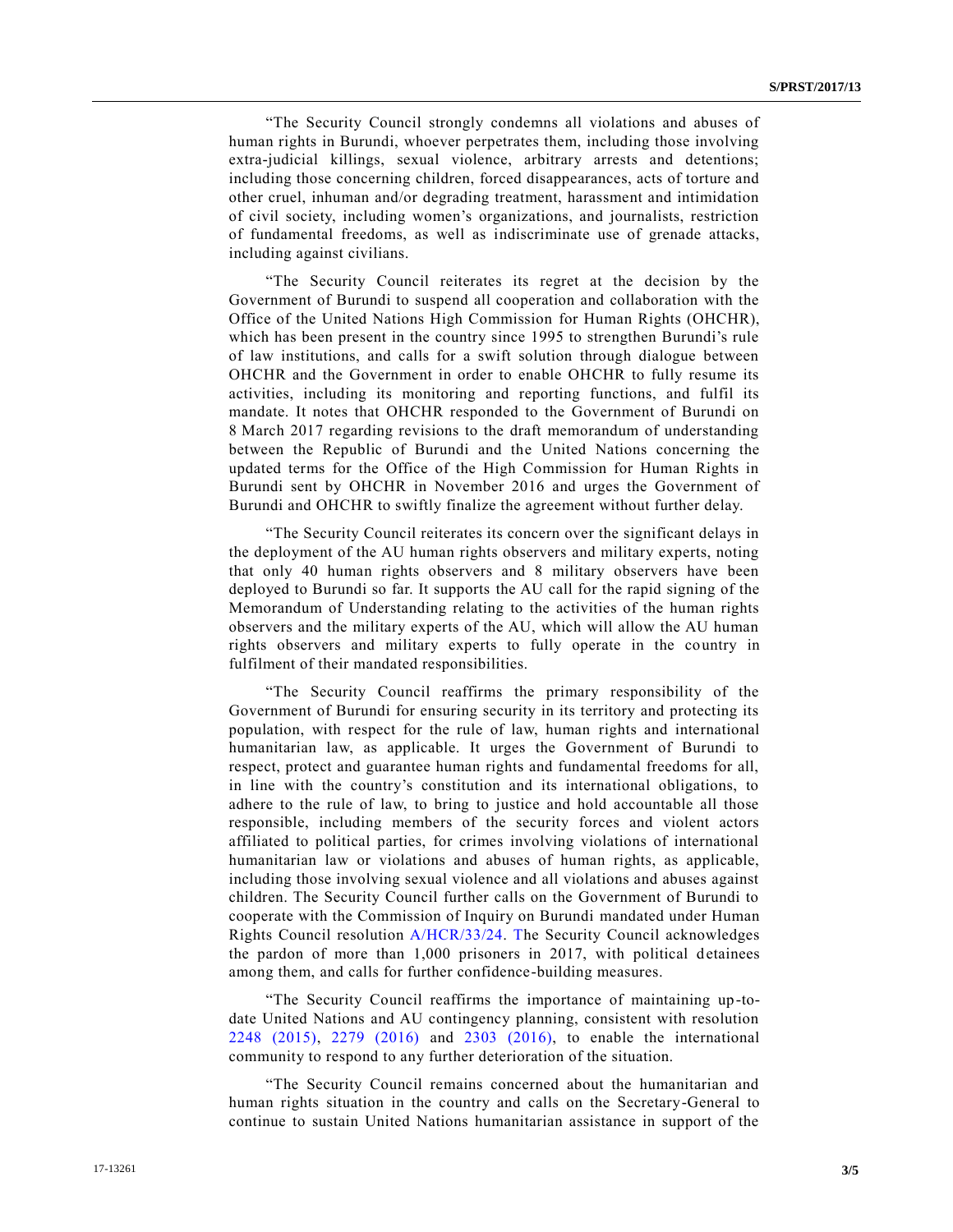Burundian population. It further notes that a number of bilateral and multilateral partners have suspended their financial and technical assistance to the Government of Burundi, considering the situation in Burundi, and encourages bilateral and multilateral partners and the Government of Burundi to continue their dialogue with a view to creating conducive conditions for the resumption of the assistance.

"In this context, the council welcomes the active engagement of the PBC as a viable platform for dialogue between Burundi and its partners, and further welcomes in this regard the socioeconomic retreat held in Bujumbura on 12 July 2017 with a view to assessing the socioeconomic aspects of the situation and agree on concrete steps to make cooperation more efficient and overcome existing obstacles.

"The Security Council also calls on States in the region to contribute to a solution to the crisis in Burundi, and to refrain from supporting the activities of armed movements in any way, and recalls in this regard commitments of the States in the region under the Framework agreement for Peace, Security and Cooperation for the Democratic Republic of the Congo and the region and the 1951 Convention relating to the status of refugees.

"The Security Council expresses concerns about information contained in reports to the Security Council regarding recruitment and training of Burundian refugees present on DRC territory.

"The Security Council stresses the importance of coordinating efforts between the African Union, the East African Community, the International Conference of the Great Lakes Region and the United Nations, including the Special Envoy of the Secretary General, to continue to seek solutions to the crisis in Burundi.

"The Security Council acknowledges the contribution of Burundians peacekeepers serving in UN and African Union-led peacekeeping operations and reiterates the importance of upholding the standards of the United Nations.

"The Security Council reaffirms its strong commitment to the sovereignty, political independence, territorial integrity and unity of Burundi.

"The Security Council notes its expectation that elections scheduled for 2020 in Burundi will be free, fair, transparent, peaceful, fully inclusive, with the participation of all political parties, and will ensure the full and equal participation of women throughout the process. It also underlines that considerable improvements to the political and human rights situation, in particular regarding fundamental freedoms, including for freedom of the press, and progress on reconciliation are necessary to enable credible elections.

"The Security Council recalls its request to the Secretary-General to report to the Security Council on the situation in Burundi every three months, to be reviewed after one year, including on any public incidents of incitements to hatred and violence, and changes to the situation on the ground, and *further requests* the Secretary-General to provide written reports immediately to the Security Council, as necessary, on grave security incidents, violations of international humanitarian law and violations or abuses of human rights, as applicable, of which the United Nations in Burundi has knowledge, whoever perpetrates them.

"The Security Council requests that the Secretary-General identifies options for enhancing the United Nations involvement in Burundi and developing mutual confidence-building measures between the Government of